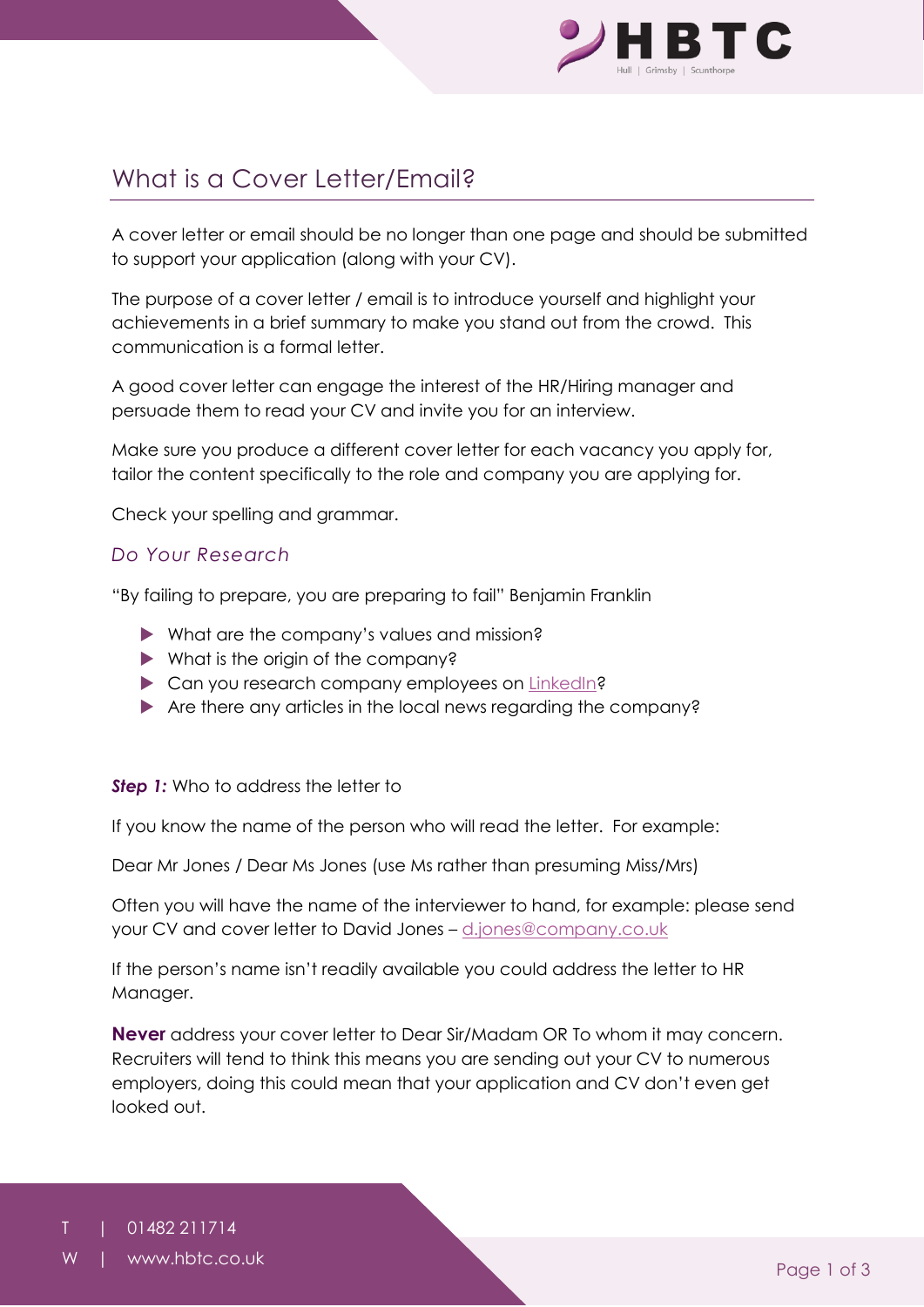

### *Step 2: Begin your letter*

You should specify the position you are applying for.

Example: I would like to apply for the administrative apprenticeship position, as advertised on your website.

Confirm your CV is enclose / also attached (if email)

**Step 3:** Why are you suitable for the role?

Explain why your interests / aspirations are right for the position as outlined in the advertisement.

- Never lie about work experience / qualifications
- $\blacktriangleright$  Keep it brief, nothing too personal
- Use your research on the company, to highlight why you want to work for them

**Step 4:** Your experience/qualifications (why are you the ideal apprentice?)

- Use information that is relevant to the apprenticeship you are applying for!
- **Briefly give details of your experience, why this has led you to apply for this** apprenticeship.
- What skills can you bring to the company? Just one or two points.

#### *Example:*

*When you read my CV you will see, I have undertaken a business qualification and this has given me the knowledge to understand how businesses operate and how my role as an apprentice would fit into the structure. I am a committed student, with a proven track record to produce high quality work. My interest in maths has provided a wealth of knowledge that will be needed for this apprenticeship. I have excellent skills using Microsoft Word, PowerPoint and Excel.*

#### *Step 5:* Thank you

Thank you for considering my application, I would appreciate the opportunity of an interview to discuss your apprenticeship vacancy in greater detail.

#### *Step 6: Conclusion*

If you addressed your letter Dear Mr/Ms Jones, end with Yours Sincerely.